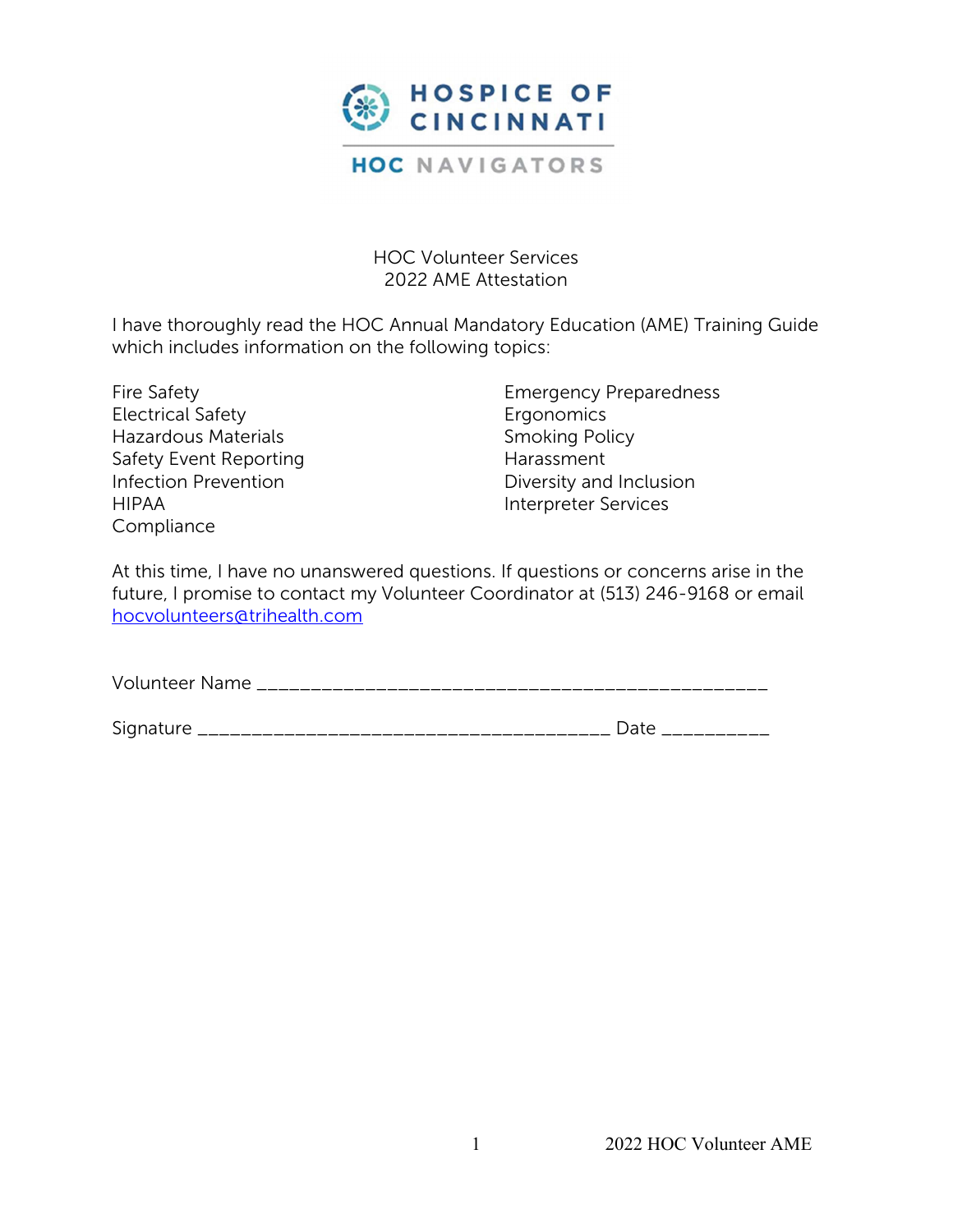## HOC Volunteer Services 2022 AME Quiz

## Volunteer Name \_\_\_\_\_\_\_\_\_\_\_\_\_\_\_\_\_\_\_\_\_\_\_\_\_\_\_\_\_ Date \_\_\_\_\_\_\_\_\_\_\_\_\_

- 1. At TriHealth, we consider diversity to include much more than race and gender. It is a variety of characteristics visible or not, that distinguish one individual from another.
	- a. True
	- b. False
- 2. What is the MINIMUM number of seconds to use friction with soap and running water\_when washing your hands?
	- a. 0 seconds
	- b. 5 seconds
	- c. 10 seconds
	- d. 15 seconds
- 3. Under the HIPAA Privacy requirements, Volunteers are not allowed to share patient names or details with families or friends.
	- a. True
	- b. False
- 4. Portable fire extinguishers can be used to put out small fires or to control a fire until help arrives. Which of the following actions should you do first if you need to use a fire extinguisher?
	- a. Squeeze the handles together
	- b. Pull the pin
	- c. Aim at the base of the fire
	- d. Sweep from side to side, aimed at the base of the fire
- 5. Which of the following statements is CORRECT regarding a bomb threat?
	- a. Obtain as much information as possible from a telephone informant
	- b. Do not touch a suspicious package
	- c. Do not try to restrain or apprehend a person on-site
	- d. All of the above